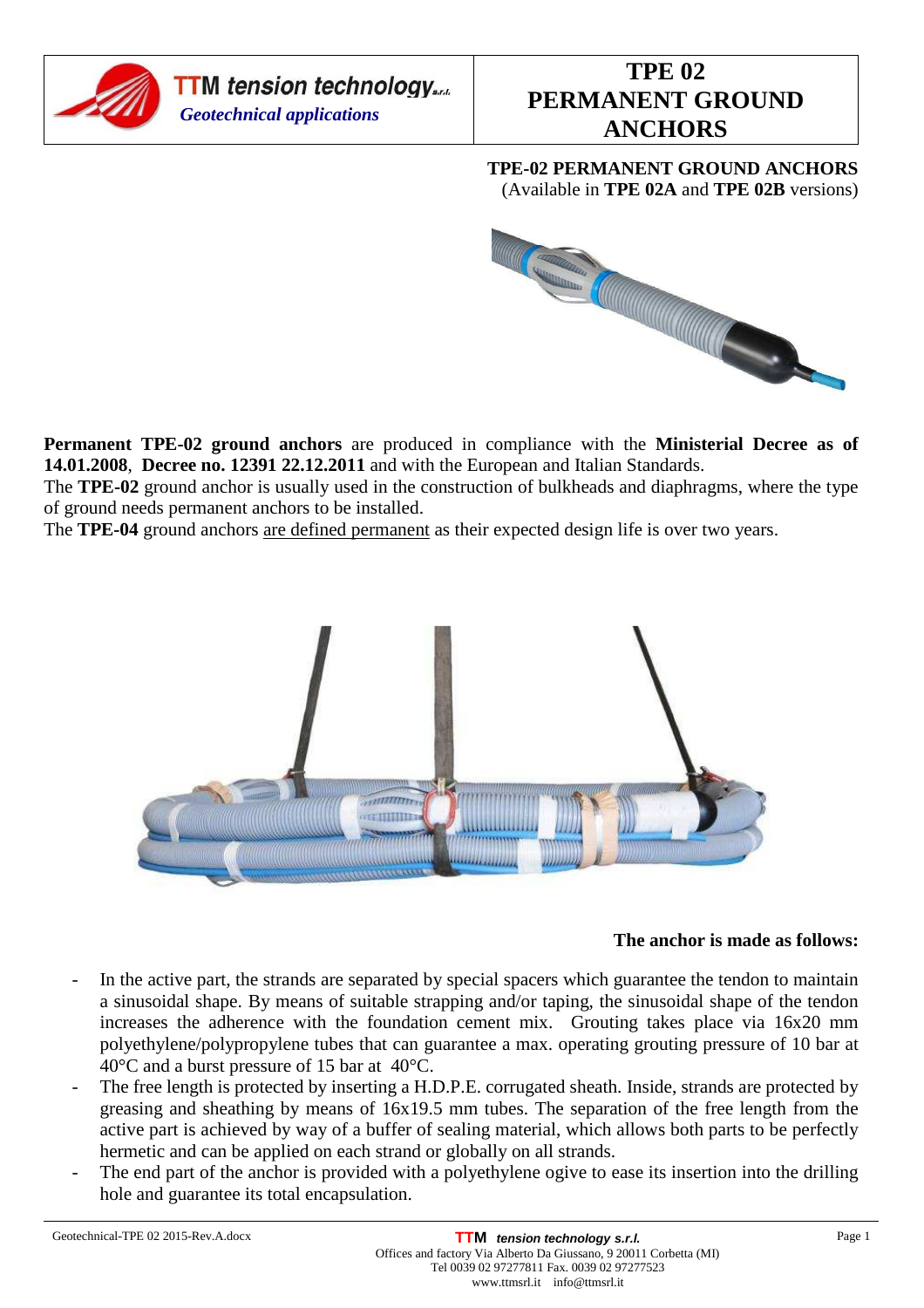## **TPE-02A GROUND ANCHOR DIAGRAM**  (Installed with **TTR-E** type anchor)

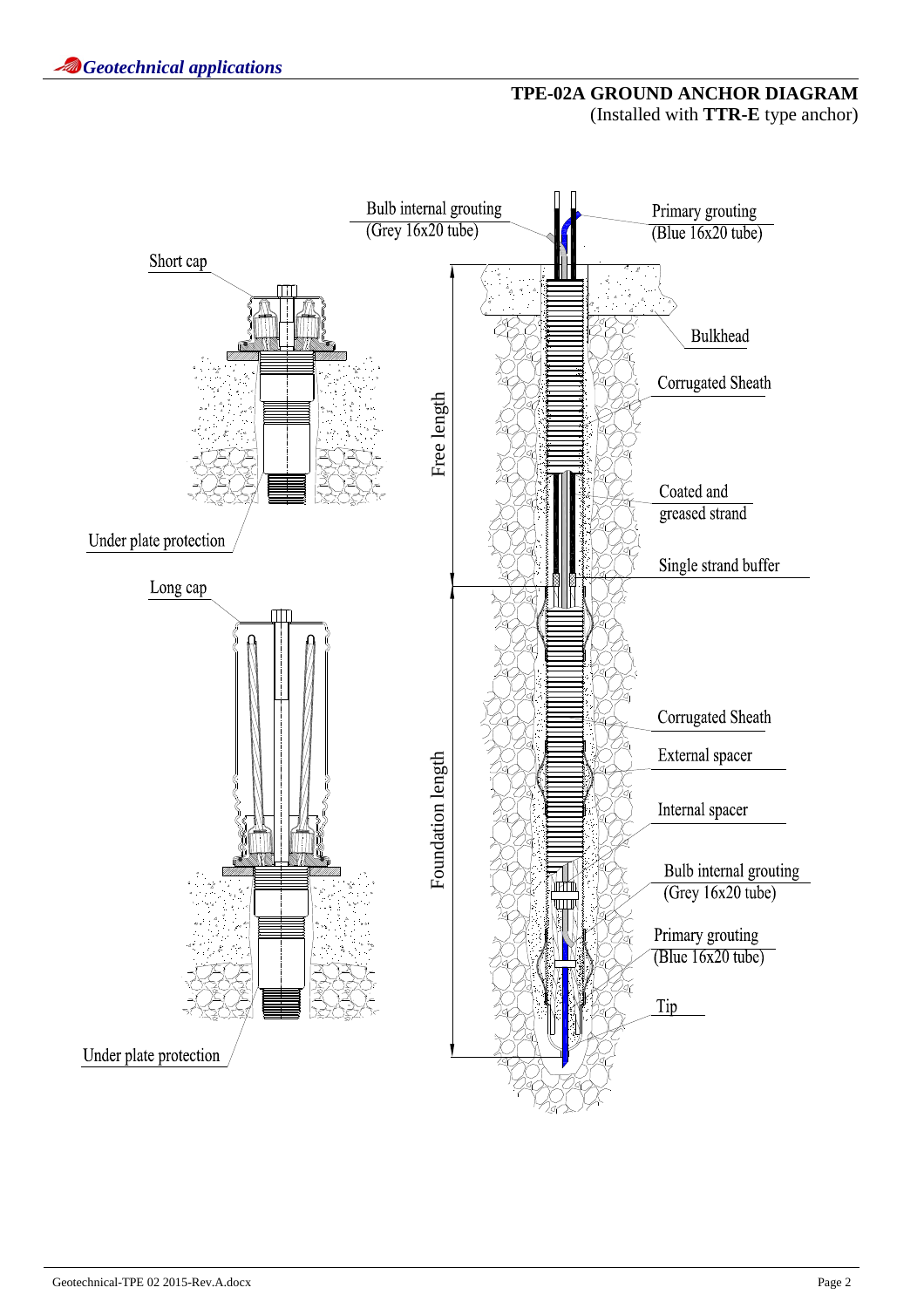## **TPE-02A GROUND ANCHOR DIAGRAM**  (Installed with **TTM** and **TTM-F** type anchor)

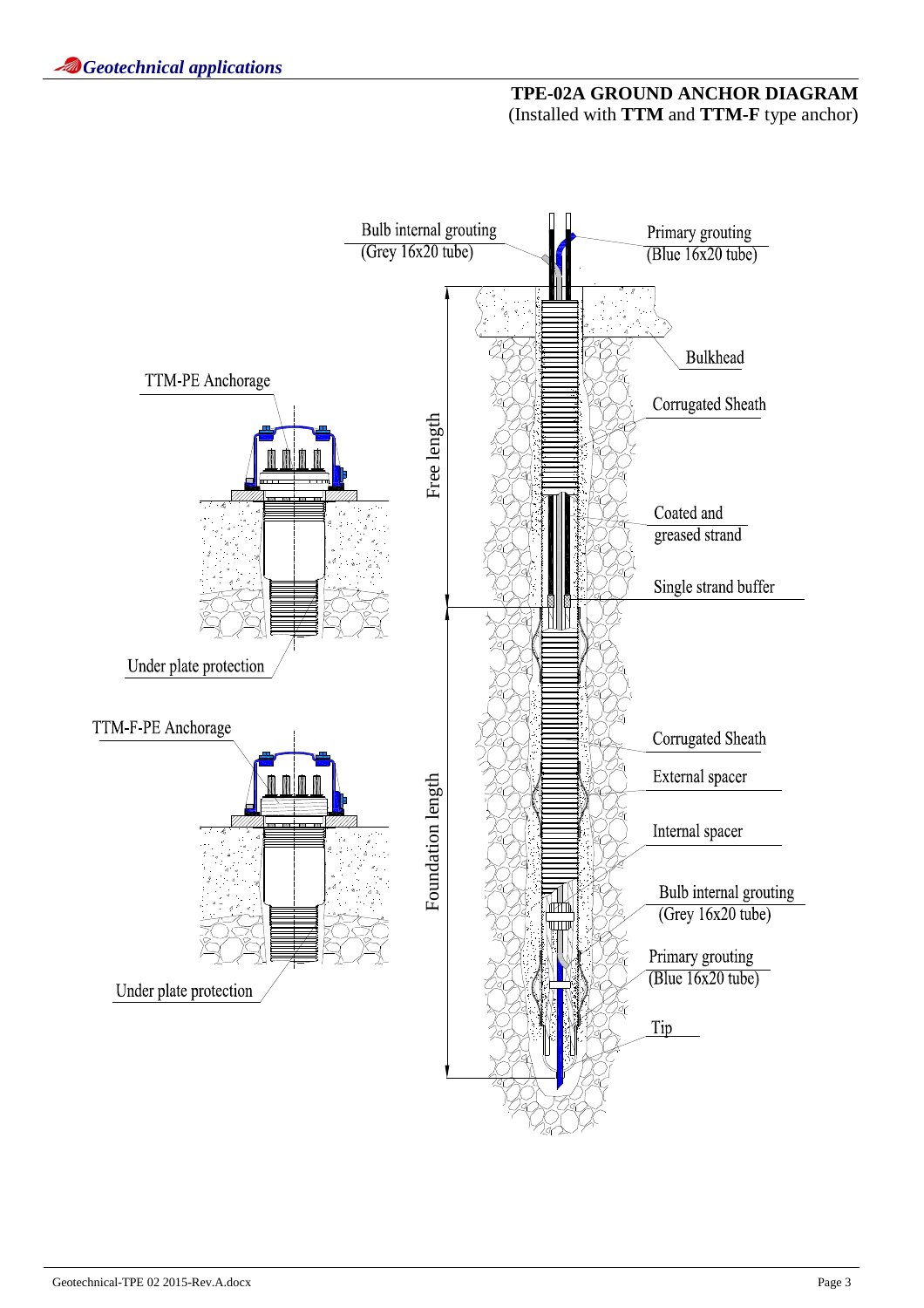# **TPE-02B GROUND ANCHOR DIAGRAM**  (Installed with **TTR-E** type anchor)